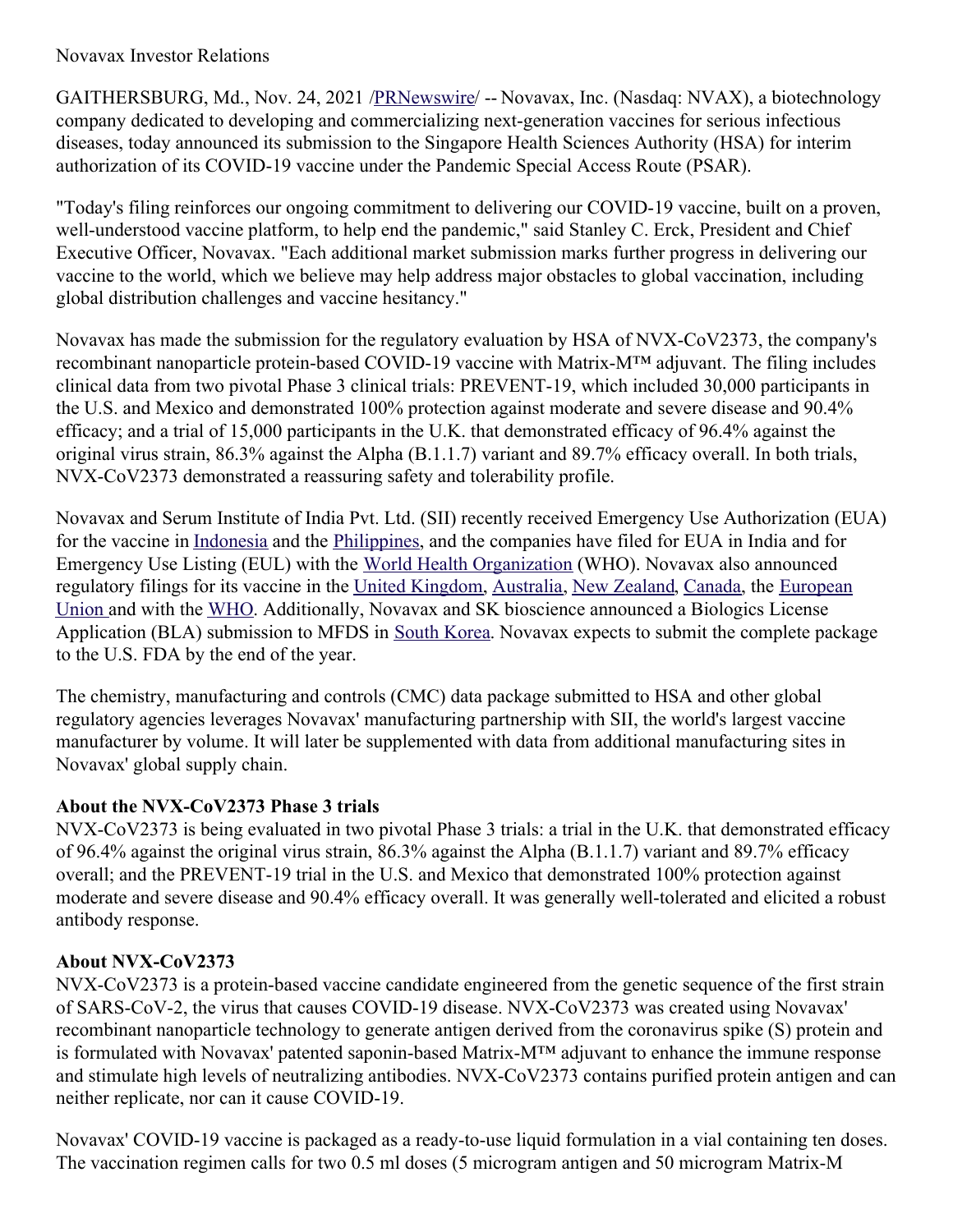adjuvant) given intramuscularly 21 days apart. The vaccine is stored at 2°- 8° Celsius, enabling the use of existing vaccine supply and cold chain channels.

### **About Matrix-M™ Adjuvant**

Novavax' patented saponin-based Matrix-M™ adjuvant has demonstrated a potent and well-tolerated effect by stimulating the entry of antigen-presenting cells into the injection site and enhancing antigen presentation in local lymph nodes, boosting immune response.

# **About Novavax**

Novavax, Inc. (Nasdaq: NVAX) is a biotechnology company that promotes improved health globally through the discovery, development and commercialization of innovative vaccines to prevent serious infectious diseases. The company's proprietary recombinant technology platform harnesses the power and speed of genetic engineering to efficiently produce highly immunogenic nanoparticles designed to address urgent global health needs. NVX-CoV2373, the company's COVID-19 vaccine, received Emergency Use Authorization in Indonesia and the Philippines and has been submitted for regulatory authorization in multiple markets globally. NanoFlu™, the company's quadrivalent influenza nanoparticle vaccine, met all primary objectives in its pivotal Phase 3 clinical trial in older adults. Novavax is currently evaluating a COVID-NanoFlu combination vaccine in a Phase 1/2 clinical trial, which combines the company's NVX-CoV2373 and NanoFlu vaccine candidates. These vaccine candidates incorporate Novavax' proprietary saponin-based Matrix-M™ adjuvant to enhance the immune response and stimulate high levels of neutralizing antibodies.

For more information, visit [www.novavax.com](https://c212.net/c/link/?t=0&l=en&o=3367039-1&h=462555917&u=https%3A%2F%2Fc212.net%2Fc%2Flink%2F%3Ft%3D0%26l%3Den%26o%3D3260461-1%26h%3D2897486098%26u%3Dhttp%253A%252F%252Fwww.novavax.com%252F%26a%3Dwww.novavax.com&a=www.novavax.com) and connect with us on [Twitter](https://c212.net/c/link/?t=0&l=en&o=3367039-1&h=605502989&u=https%3A%2F%2Fc212.net%2Fc%2Flink%2F%3Ft%3D0%26l%3Den%26o%3D3260461-1%26h%3D1316526774%26u%3Dhttps%253A%252F%252Fc212.net%252Fc%252Flink%252F%253Ft%253D0%2526l%253Den%2526o%253D3158017-1%2526h%253D500821283%2526u%253Dhttps%25253A%25252F%25252Ftwitter.com%25252FNovavax%2526a%253DTwitter%26a%3DTwitter&a=Twitter), [Facebook](https://c212.net/c/link/?t=0&l=en&o=3367039-1&h=17696336&u=https%3A%2F%2Fwww.facebook.com%2FNovavax%2F&a=Facebook), [Instagram](https://c212.net/c/link/?t=0&l=en&o=3367039-1&h=3348182013&u=https%3A%2F%2Fwww.instagram.com%2Fnovavax%2F&a=Instagram) and [LinkedIn](https://c212.net/c/link/?t=0&l=en&o=3367039-1&h=1544813786&u=https%3A%2F%2Fc212.net%2Fc%2Flink%2F%3Ft%3D0%26l%3Den%26o%3D3260461-1%26h%3D1508558197%26u%3Dhttps%253A%252F%252Fc212.net%252Fc%252Flink%252F%253Ft%253D0%2526l%253Den%2526o%253D3158017-1%2526h%253D3702938248%2526u%253Dhttps%25253A%25252F%25252Fwww.linkedin.com%25252Fcompany%25252Fnovavax%25252F%2526a%253DLinkedIn%26a%3DLinkedIn&a=LinkedIn).

## **Forward-Looking Statements**

Statements herein relating to the future of Novavax, its operating plans and prospects, its partnerships, the ongoing development of NVX-CoV2373, the scope, timing and outcome of future regulatory filings and actions, the role that Novavax may play in helping to end the COVID-19 pandemic, Novavax' plans to deliver a COVID-19 vaccine to people around the globe, and Novavax' plan to supplement the CMC data submitted to the HSA and other global regulatory agencies with data from the additional manufacturing sites in Novavax' global supply chain are forward-looking statements. Novavax cautions that these forwardlooking statements are subject to numerous risks and uncertainties that could cause actual results to differ materially from those expressed or implied by such statements. These risks and uncertainties include challenges satisfying, alone or together with partners, various safety, efficacy, and product characterization requirements, including those related to process qualification and assay validation, necessary to satisfy applicable regulatory authorities; difficulty obtaining scarce raw materials and supplies; resource constraints, including human capital and manufacturing capacity, on the ability of Novavax to pursue planned regulatory pathways; challenges meeting contractual requirements under agreements with multiple commercial, governmental, and other entities; and those other risk factors identified in the "Risk Factors" and "Management's Discussion and Analysis of Financial Condition and Results of Operations" sections of Novavax' Annual Report on Form 10-K for the year ended December 31, 2020 and subsequent Quarterly Reports on Form 10-Q, as filed with the Securities and Exchange Commission (SEC). We caution investors not to place considerable reliance on forward-looking statements contained in this press release. You are encouraged to read our filings with the SEC, available at [www.sec.gov](https://c212.net/c/link/?t=0&l=en&o=3367039-1&h=2163390992&u=http%3A%2F%2Fwww.sec.gov%2F&a=www.sec.gov) and [www.novavax.com](https://c212.net/c/link/?t=0&l=en&o=3367039-1&h=2244535936&u=http%3A%2F%2Fwww.novavax.com%2F&a=www.novavax.com), for a discussion of these and other risks and uncertainties. The forward-looking statements in this press release speak only as of the date of this document, and we undertake no obligation to update or revise any of the statements. Our business is subject to substantial risks and uncertainties, including those referenced above. Investors, potential investors, and others should give careful consideration to these risks and uncertainties.

### **Contacts:**